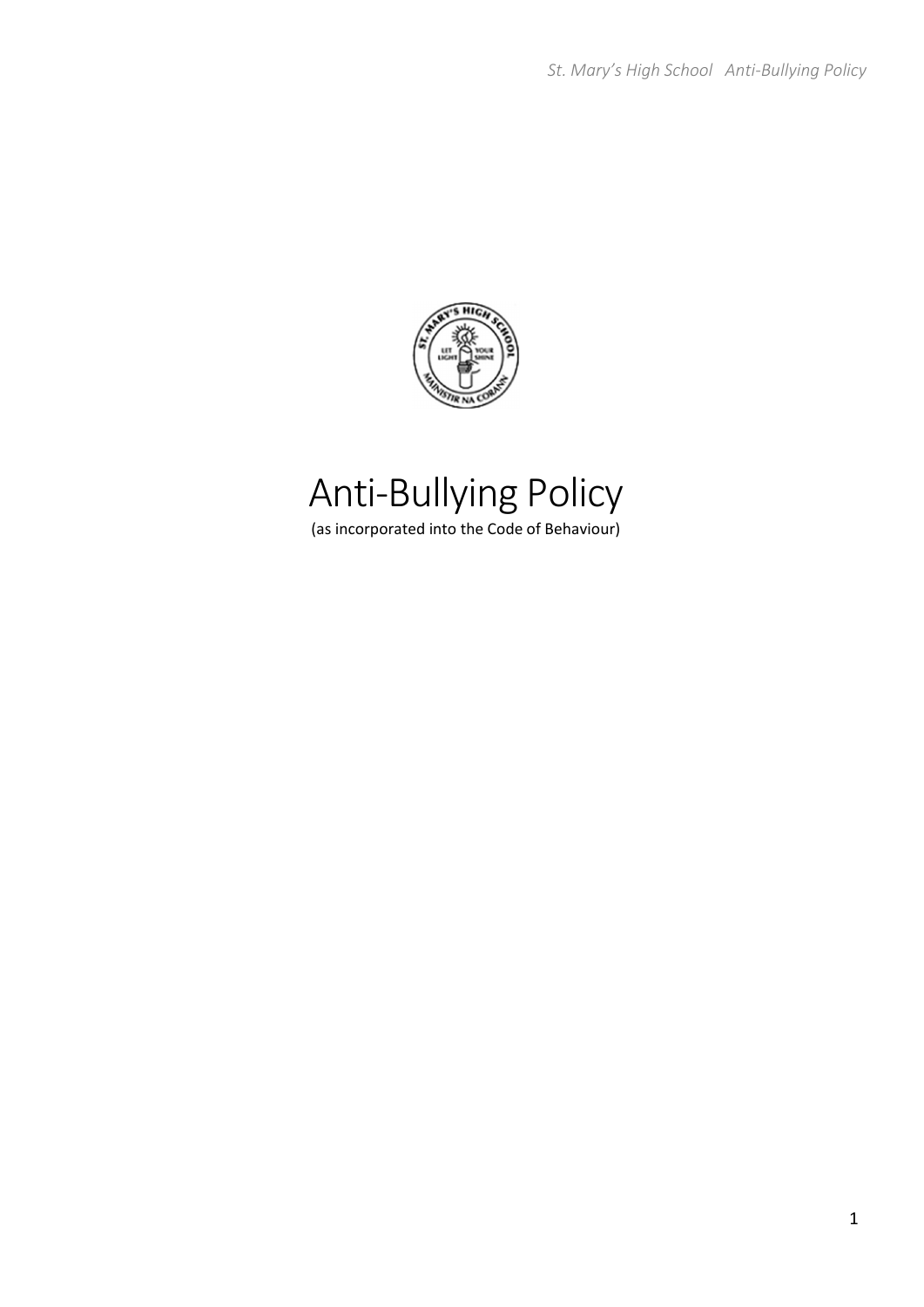### **Table of Contents**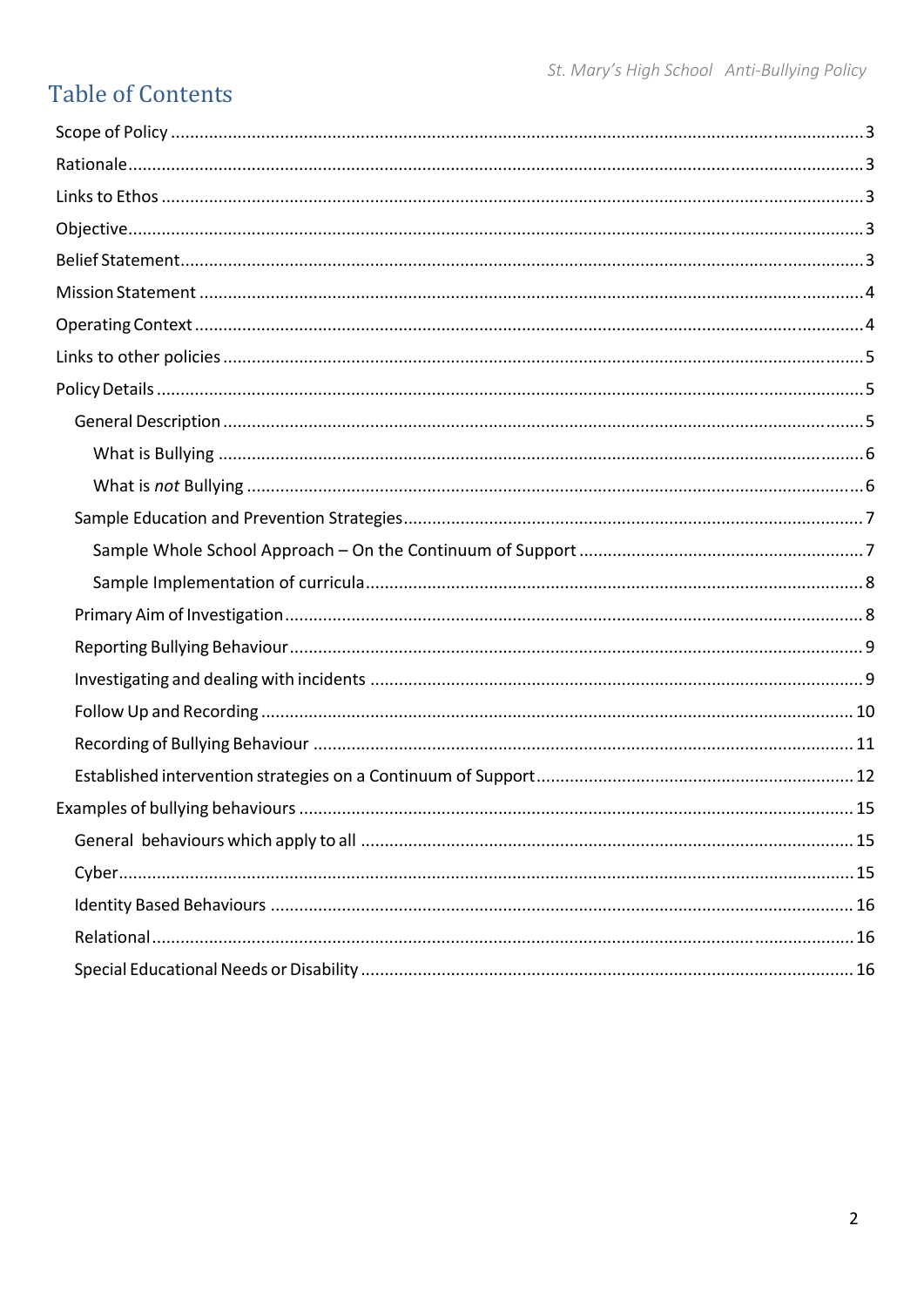## Scope of Policy

This policy applies to the whole school community in their relationships with students – students, teachers, management, Board of management, parents, office, and all ancillary staff.

## Rationale

- 1. Department of Education and Skills requires schools to have a written policy on anti‐bullying
- 2. The Trustees have a statutory obligation to ensure that a policy is in place that reflects the principles and values of the religious and educational philosophy of the school.
- 3. Involving and encouraging all members of the school community in developing, formulating and reviewing this policy on bullying promotes partnership, ownership and implementation of a living policy.

## Links to Ethos

"From the inspiration of Nano Nagle who founded the school, and from the Presentation Sisters/CEIST which supported, enabled and still governs the school, we have inherited our commitment:

- to learn to think independently,
- to tolerate and value diversity,
- to respect ourselves and each other, and
- to be responsible for ourselves and to society.

## Objective

"We aspire to fulfil this commitment by fostering an atmosphere of respect, understanding, and encouragement between all who teach, work and learn in the school, so that the development and contribution of every individual can be acknowledged, and all can work together to benefit personal growth and the common good."

## Belief Statement

The Anti-Bullying policy of St. Mary's High School has been formulated in accordance with the religious and educational philosophy of CEIST.

CEIST schools promote the development of a community of faith inspired by Gospel values. The community of the school works in a holistic manner to ensure that dependence is gradually replaced by responsibility for self, society and the world. The dignity of each student, staff member and parent is honoured and reflected in school policies and structures, including this policy. While educational excellence is promoted, it is the needs of the learner that direct the development of the school. Where possible schools are encouraged to engage with alternative approaches to education for those who are most disadvantaged. The schools promote a spirit of service and care"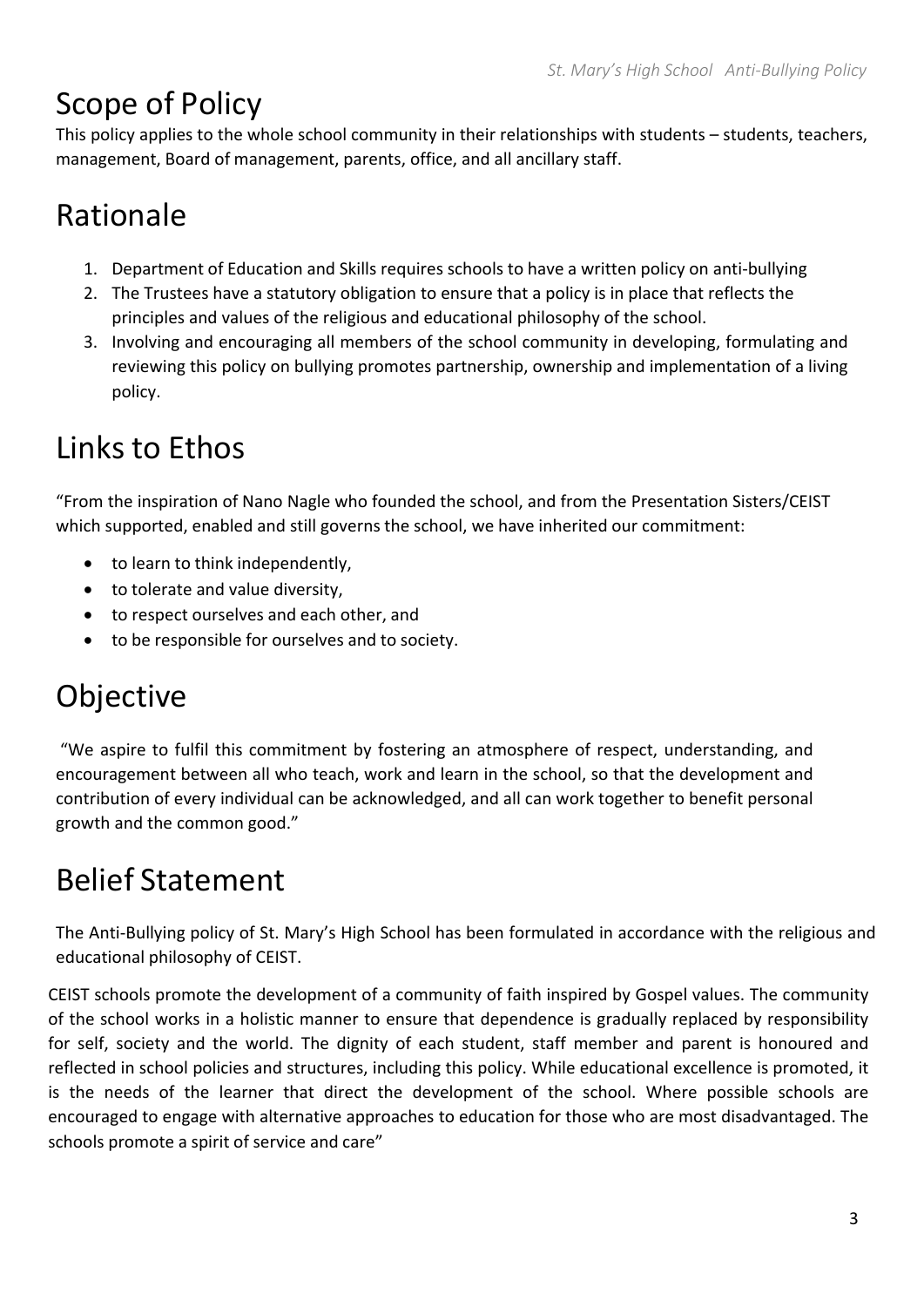## Mission Statement

St. Mary's High School, Midleton is an all‐girls CEIST School that was founded to care for the poor and the disadvantaged in every sense and to give priority to religious and moral education.

In accordance with this tradition, it seeks to:

- provide a broad curriculum catering for the needs of all students and to prepare them for their role as citizens of Europe and the World.
- help each student achieve their full potential in academic, personal, social and moral development and to provide Pastoral Care and Remedial Education as required.
- foster the personal and professional growth of staff, reflecting change in society.
- Establish and welcome the investment of the total school community.
- agus chun ar n‐oidhreacht, gur dluth chuid di ar gcredeamh agus beasa agus bealai ar dtire, a chur ar aghaidh.

St. Mary's High School is committed to:

- Witness of Gospel values
- Curriculum innovations
- Leisure education
- Media education
- Civil, social and political education
- Social, personal and health education
- Equality
- Respect for the environment

## Operating Context

This policy operated within the context of:

- the parameters of the Department of Education and Skills regulations and Circulars.
- the rights of the patron as set out in the Education Act (1998).
- the religious and Education philosophy of CEIST schools.

The school supports the principles of:

- Inclusiveness.
- $\bullet$  equality of access and participation in the school.
- parental choice.
- respect for diversity of traditions, values, beliefs, languages and ways of life in society.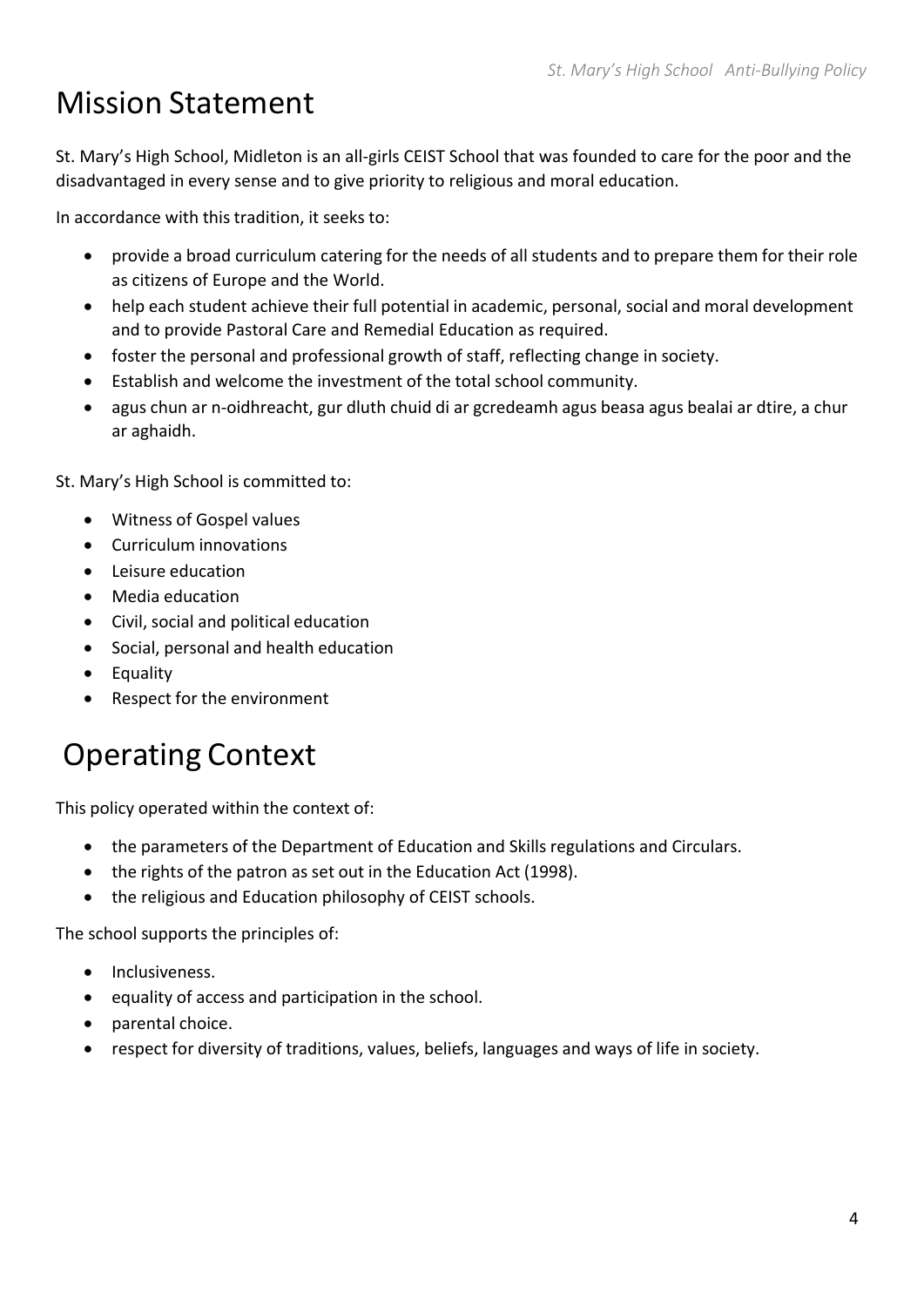## Links to other policies

Code of Behaviour, Child Protections Policy, Supervision of pupils, Acceptable Use Policy, Whole School Guidance Plan, RSE Policy, Student Support Policy, Wellbeing Policy, Attendance, Sporting activities, Digital Learning & BYOD Acceptable Usage Policy.

## Policy Details

### General Description

General details and information on the school are outlined in the St. Mary's High School website www.stmarysmidleton.com

- 1. In accordance with the requirements of the Education (Welfare) Act 2000 and the code of behaviour guidelines issued by the NEWB/TUSLA, the Board of Management of St. Mary`s High School has **adopted the following anti‐bullying policy** within the framework of the school's overall code of behaviour. This policy fully complies with the requirements of the Anti-Bullying Procedures for Primary and Post‐Primary Schools which were published in September 2013.
- 2. The Board of Management recognises the very serious nature of bullying and the negative impact that it can have on the lives of pupils and is therefore fully committed to the following **key principles of best practice** in preventing and tackling bullying behaviour:
	- **a) A positive school culture and climate which**
		- is welcoming of difference and diversity and is based on inclusivity
		- encourages pupils to disclose and discuss incidents of bullying behaviour in a nonthreatening environment; and
		- promotes respectful relationships across the school community.
	- **b) Effective leadership**
	- **c) A school‐wide approach**
	- **d) A shared understanding of what bullying is and its impact**
	- **e) Implementation of education and prevention strategies (including awareness raising measures) that–**
		- build empathy, respect and resilience in pupils; and
		- explicitly address the issues of cyber‐bullying and identity‐based bullying, including in particular, homophobic and transphobic bullying
		- effective supervision and monitoring of pupils.
	- **f) Effective supervision and monitoring of pupils**
	- **g) Supports for staff**
	- **h) Consistent recording, investigation and follow up of bullying behaviour (including use of established intervention strategies); and**
	- **i) On‐going evaluation of the effectiveness of the anti‐bullying policy.**
- 3. In accordance with the *Anti‐Bullying Procedures for Primary and Post‐Primary Schools* bullying is defined as follows: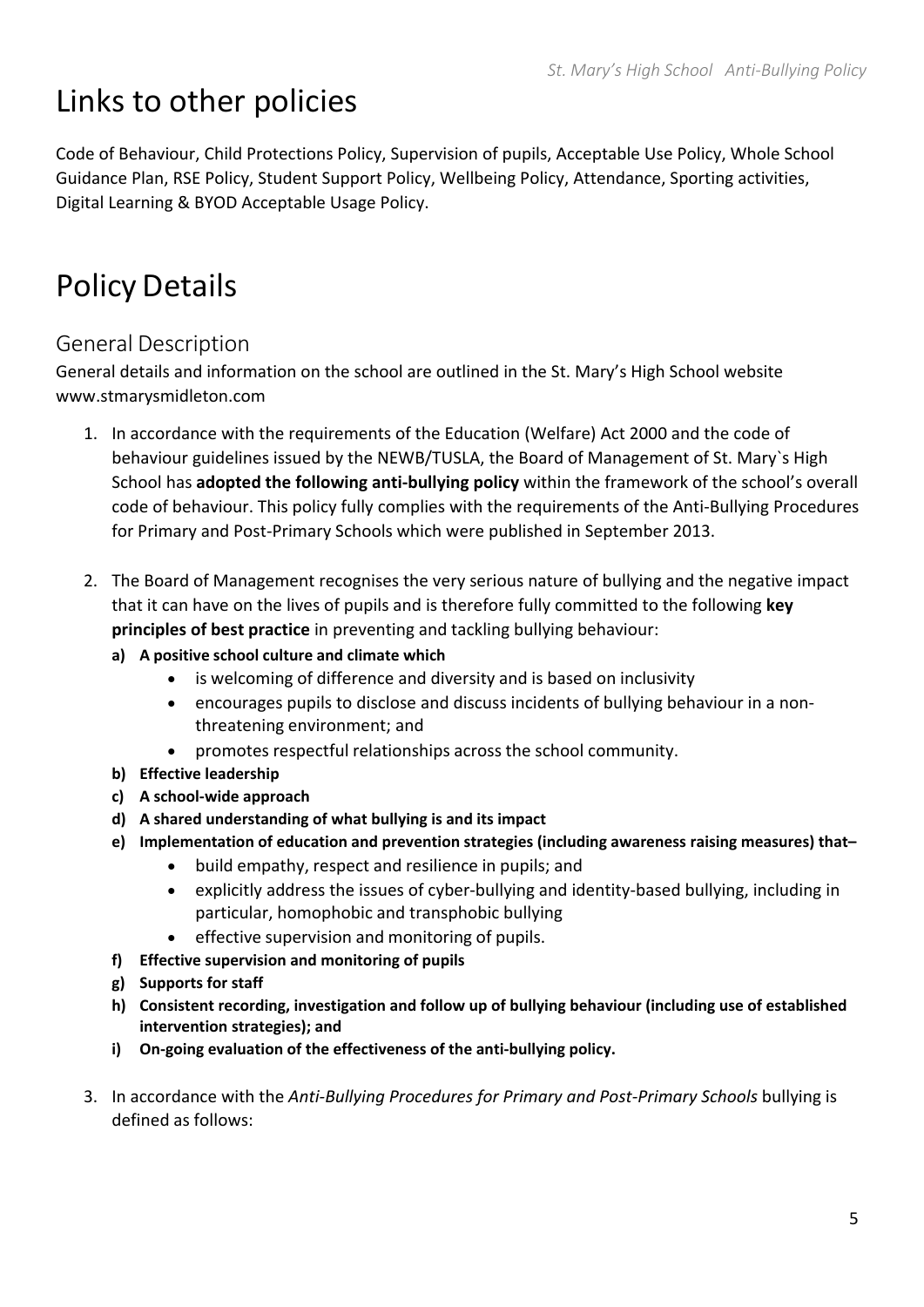#### **What is Bullying**

Bullying is unwanted negative behaviour, verbal, psychological or physical conducted, by an individual or group against another person (or persons) and which is repeated over time.

The following types of bullying behaviour are included in the definition of bullying:

- deliberate exclusion, malicious gossip and other forms of relational bullying,
- cyber-bullying and
- identity‐based bullying such as homophobic bullying, racist bullying, bullying based on a person's membership of the Traveller community and bullying of those with disabilities or special educational needs.

#### **What is** *not* **Bullying**

Isolated or once‐off incidents of intentional negative behaviour, including a once‐off offensive or hurtful text message or other private messaging, do not fall within the definition of bullying and should be dealt with, as appropriate, in accordance with the school's code of behaviour.

However, in the context of this policy, proven placing a once‐off offensive or hurtful public message, image or statement on a social network site or other public forum which results in or leads to an incident in the school may be regarded as bullying behaviour. Screen captures are not acceptable as proof of the existence or origin of any given post. Verification from the platform provider e.g., Facebook, Snapchat etc. confirming the existence and the origin (IP address) of the post are required in support of any allegation. School internet access is via NCTE as approved by the DoES. It is school policy to not to facilitate social network access on this feed (with the current exception of Twitter). Allegations of serious cyberbullying should in the first instance be referred to the relevant platform provider and/or the local community Garda if necessary. Given the proliferation of social platforms, the range of methods of masking identity and issues around teenagers have multiple and/or fake social media accounts the school does not have the resources and/or skills and/or required access privileges to investigate beyond reasonable doubt issues arising on social media platforms. Rather the school will implement an approach based on the Method of Common Concern/No Blame Approach which seeks to stop future incidents through a shared responsibility based on looking forward rather than back.

Negative behaviour that does not meet this definition of bullying will be dealt with in accordance with the school's code of behaviour. Additional information on different types of bullying is set out in Section 2 of the *Anti‐Bullying Procedures for Primary and Post‐Primary Schools.*

- 4. The relevant teacher(s) for investigating and dealing with bullying is (are) as follows: (see Section 6.8 of the Anti‐Bullying Procedures for Primary and Post‐Primary Schools):
	- Class Teacher(s)
	- Year Head(s) / TYO Co-ordinator
	- Guidance Counsellor(s)
	- Deputy Principal(s)
	- Principal

Any teacher may act as a relevant teacher if circumstances warrant it.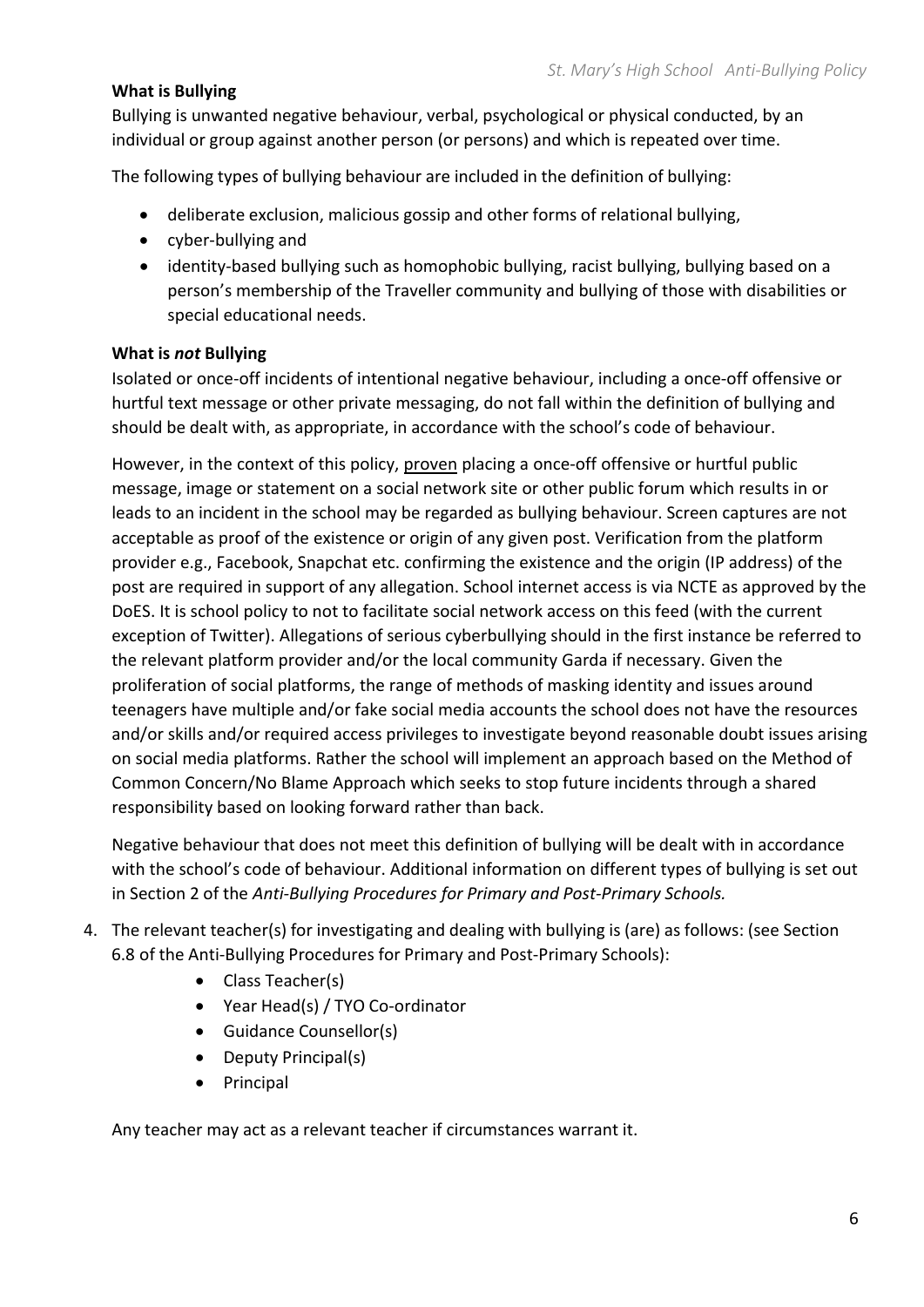5. The education and prevention strategies (including strategies specifically aimed at cyberbullying, homophobic and transphobic bullying) that will be used by the school are as follows (see Section 6.5 of the *Anti‐Bullying Procedures for Primary and Post‐Primary Schools*):

#### Sample Education and Prevention Strategies

#### **Sample Whole School Approach – On the Continuum of Support**

- A school-wide approach to the fostering of respect for all members of the school community.
- The promotion of the value of diversity to address issues of prejudice and stereotyping and highlight the unacceptability of bullying behaviour.
- The fostering and enhancing of the self-esteem of all our pupils through both curricular, cocurricular and extra‐curricular activities. Pupils will be provided with opportunities to develop a positive sense ofself‐worth through formal and informal interactions.
- Whole staff professional development on bullying to ensure that all staff develops an awareness of what bullying is, how it impacts on pupils' lives and the need to respond to it-prevention and intervention.
- Professional development with specific focus on the training of the relevant teacher(s) e.g., Restorative Practices Facilitation
- School wide awareness raising and training on all aspects of bullying, to include pupils, parent(s)/guardian(s) and the wider school community.
- Supervision and monitoring of classrooms, corridors, school grounds, school tours and extracurricular activities. Non-teaching and ancillary staff will be encouraged to be vigilant and report issues to relevant teachers. Supervision will also apply to monitoring student use of communication technology within the school.
- Involvement of the student council in contributing to a safe school environment e.g., Buddy system, mentoring, Lunchtime Pals and other student support activities that can help to support pupils and encourage a culture of peer respect and support.
- Development and promotion of an Anti-Bullying code for the school-to be included in student journals and displayed publicly in classrooms and in common areas of the school.
- The school's anti‐bullying policy is discussed with pupils and all parent(s)/guardian(s) are given a copy as part of the Code of Behaviour of the school (every year) See the School Journal.
- The implementation of regular (e.g., per year/per term/per month/per week) whole school awareness measures e.g., a dedicated notice board in the school and classrooms on the promotionof friendship, and bullying prevention; annual Friendship Day and parent(s)/guardian(s) seminars; annual or term or monthly student surveys; regular school or year group assemblies by principal, deputy principal, year heads etc.
- Encourage a culture of telling, with particular emphasis on the importance of bystanders. In that way pupils will gain confidence in 'telling'. This confidence factor is of vital importance. It should be made clear to all pupils that when they report incidents of bullying, they are not considered to be telling tales but are behaving responsibly.
- Ensuring that pupils know who to tell and how to tell e.g.
	- o Direct approach to teacher at an appropriate time, for example after class.
	- o Hand note up with homework.
	- $\circ$  Make a phone call to the school or to a trusted teacher in the school.
	- o Get a parent(s)/guardian(s) or friend to tell on your behalf.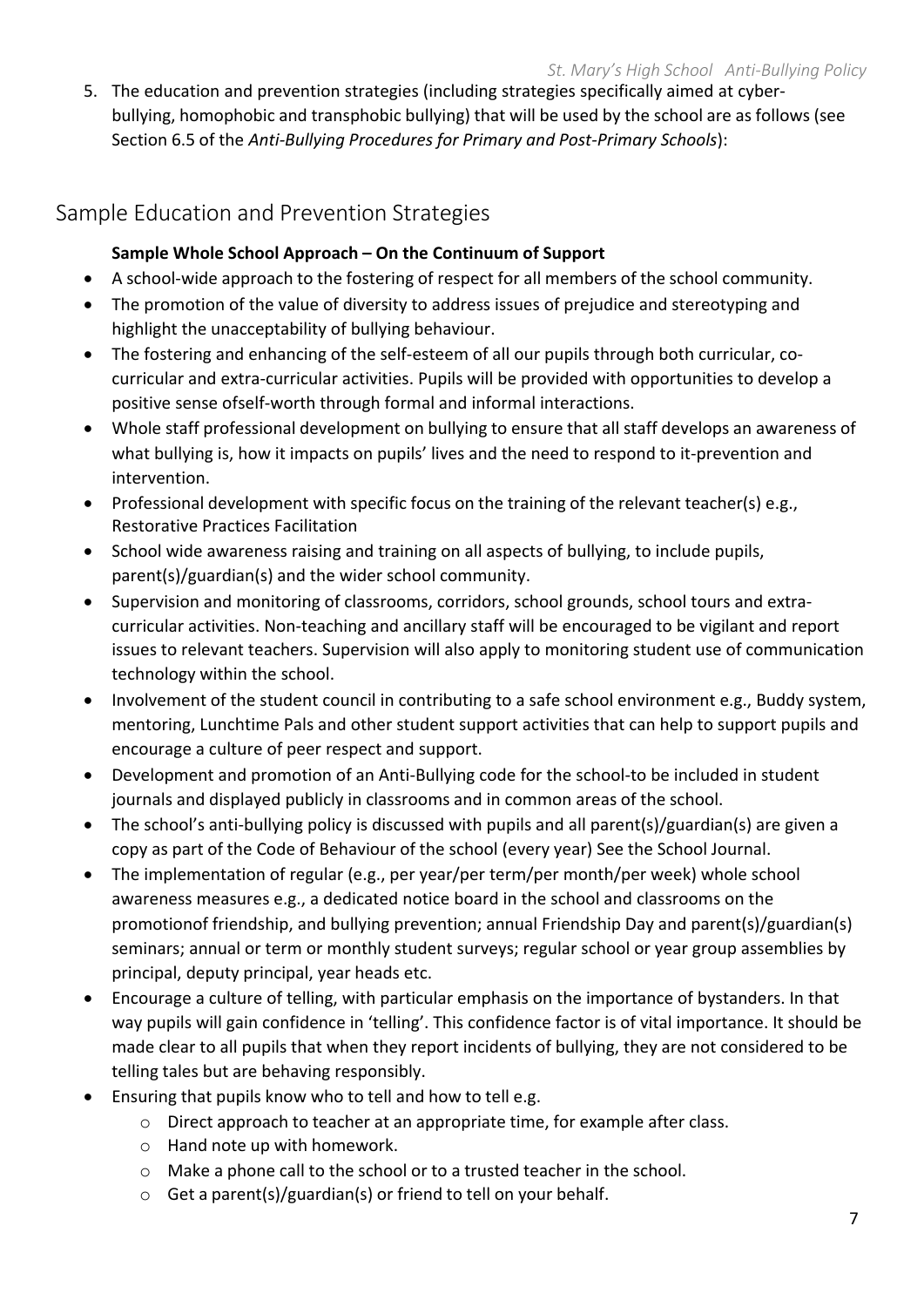- Administer a confidential questionnaire once a term to all pupils.
- Ensure bystanders understand the importance of telling if they witness or know that bullying is taking place.
- Identify clear protocols to encourage parent(s)/guardian(s) to approach the school if they suspect that their child is being bullied. The protocol should be developed in consultation with parents.
- The development of an Acceptable Use Policy in the school to include the necessary steps to ensure that the access to technology within the school is strictly monitored, as is the pupils' use of mobile phones.
- The listing of supports currently being used in the school and the identification of other supports available to the school e.g., GLEN www.glen.ie, BeLonGTo www.belongto.org

#### **Sample Implementation of curricula**

- The full implementation of the SPHE and CSPE Junior Cycle curricula and the Transition Year/Senior Cycle RSE Programmes.
- Continuous Professional Development for staff in delivering these programmes.
- School wide delivery of lessons on bullying from evidence-based programmes, e.g., Cool SchoolLessons, #UP2US, On My Own Two Feet., FUSE Anti‐Bullying Programme (DCU)
- School wide delivery of lessons on Relational aggression (Cool School Programme: A Friend in Deed), Cyber Bullying (#UP2US, Be Safe-Be Web wise, Think Before You Click, Let's Fight it Together, Web Wise teachers' resources), Homophobic and Transphobic Bullying (Growingup LGBT, Stand Up Programme, The Trust pack) Diversity and Interculturalism. The school should list every resource related to the SPHE curriculum and make a list of supports.
- Delivery of the Garda SPHE Programmes. These lessons,delivered by Community Gardai, cover issues around personal safety and cyber‐bullying
- The school will specifically consider the additional needs of SEN pupils regarding programme implementation and the development of skills and strategies to enable all pupils to respond appropriately.
- 6. The school's procedures for investigation, follow‐up and recording of bullying behaviour and the established intervention strategies used by the school for dealing with cases of bullying behaviour are as follows (see Section 6.8 of the Anti‐Bullying Procedures for Post‐Primary Schools):

#### Primary Aim of Investigation

Procedures for Investigating and Dealing with Bullying **The primary aim in investigating and dealing** with bullying is to resolve any issues and to restore, as far as is practicable, the relationships of **the parties involved (rather than to apportion blame);**

The school's procedures must be consistent with the following approach.

Every effort will be made to ensure that all involved (including pupils, parent(s)/guardian(s)) understand this approach from the outset.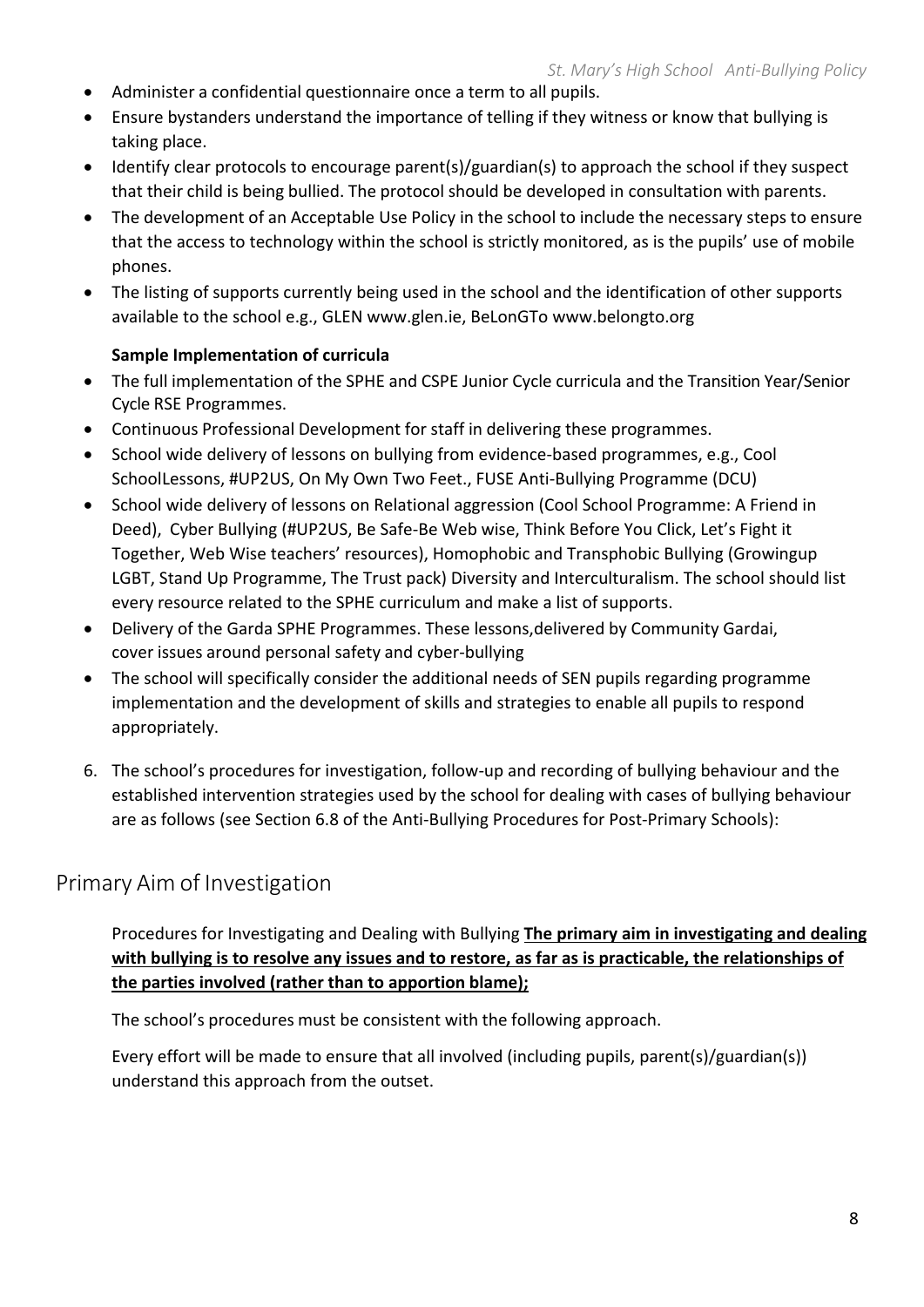### Reporting Bullying Behaviour

- Any pupil or parent(s)/guardian(s) may bring a bullying incident to any teacher in the school.
- All reports will be investigated and dealt with by the relevant teacher. Anonymous reports must have sufficient detail and evidence to enable meaningful investigation. Anonymous reports which are maliciously motivated will not warrant investigation.
- Teaching and non‐teaching staff such as secretaries, special needs assistants (SNAs), bus escorts, caretakers, cleaners must report any incidents of bullying behaviour witnessed by them, or mentioned to them, to the relevant teacher.

#### Investigating and dealing with incidents

- In investigating and dealing with bullying, the (relevant) teacher will exercise his/her professional judgement to determine whether bullying has occurred and how best the situation might be resolved.
- Given that bullying is defined as repeated over time, a teacher who feels that an incident may fall into a pattern of ongoing behaviour should complete Form AB1. Only when 3 AB1 forms have been logged will AB2 be issued and completed which formally acknowledges the behaviour as part of a pattern of bullying and reported the Board of Management. AB2 forms should be processed in co‐ operation with the relevant Year Head.
- Parent(s)/guardian(s) and pupils are required to co-operate with any investigation and assist the school in resolving any issues and restoring, as far as is practicable, the relationships of the parties involved as quickly as possible.
- Teachers should take a calm, unemotional problem‐solving approach.
- Where possible incidents should be investigated outside the classroom situation to ensurethe privacy of all involved.
- All interviews should be conducted with sensitivity and with due regard to the rights of allpupils concerned. Pupils who are not directly involved can also provide very useful information inthis way.
- When analysing incidents of bullying behaviour, the relevant teacher should seek answers to questions of what, where, when, who and why. This should be done in a calm manner, setting an example in dealing effectively with a conflict in a non‐aggressive manner.
- If a group is involved, each member should be interviewed individually at first. Thereafter,all those involved should be met as a group. At the group meeting, each member should be askedfor his/her account of what happened to ensure that everyone in the group is clear about each other's statements.
- Each member of a group should be supported through the possible pressures that may facethem from the other members of the group after the interview by the teacher.
- It may also be appropriate or helpful to ask those involved to write down their account of the incident(s).
- In cases where it has been determined by the relevant teacher that bullying behaviour has occurred, the parent(s)/guardian(s) of the parties involved should be contacted at an early stage to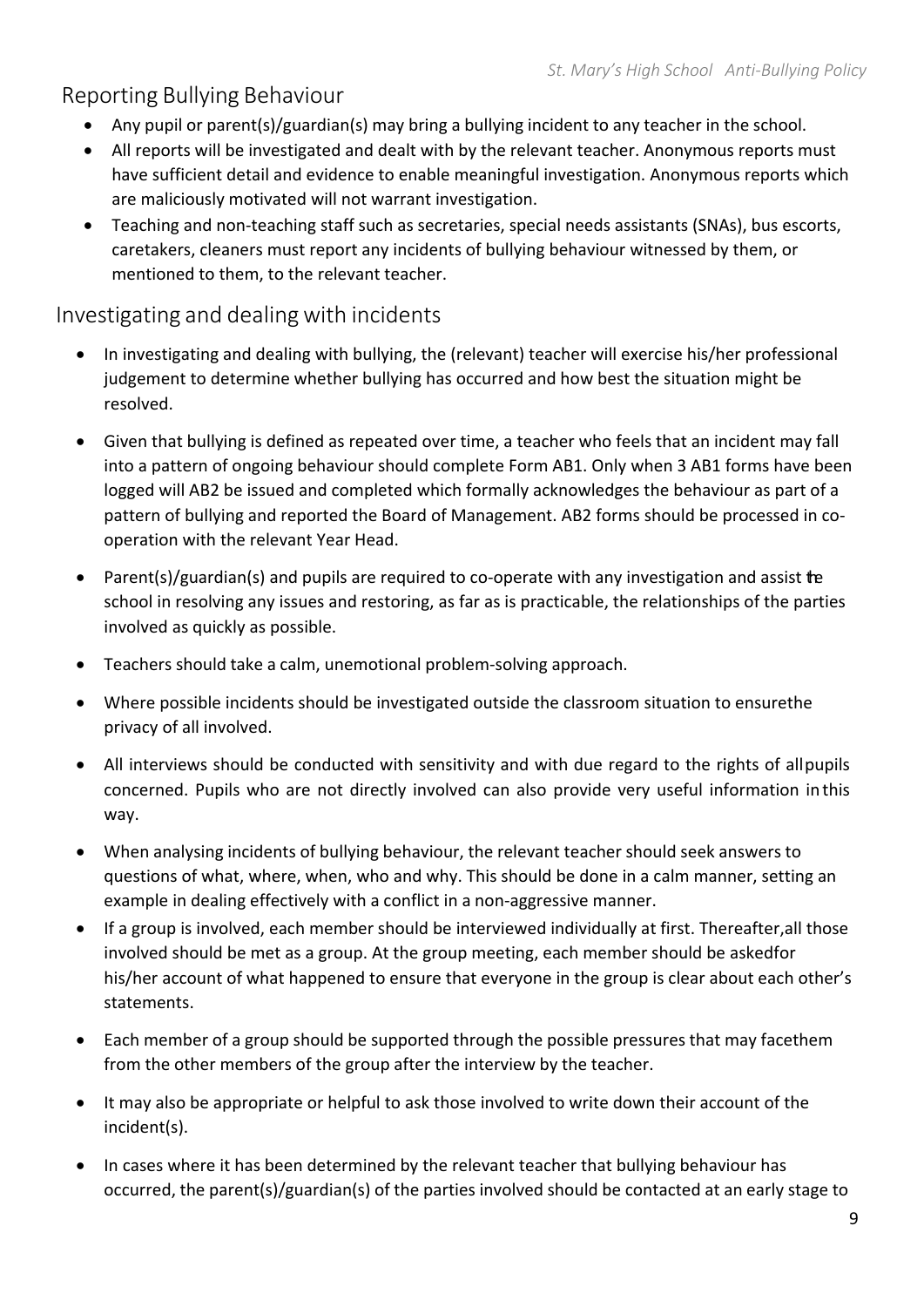inform them of the matter and explain the actions being taken (by reference to the school policy). The school should give parent(s)/guardian(s) an opportunity of discussing ways in which they can reinforce or support the actions being taken by the school and the supports provided to the pupils.

- Where the relevant teacher has determined that a pupil has been engaged in bullying behaviour, it should be made clear to her how she is in breach of the school's anti-bullying policy and efforts should be made to try to get her to see the situation from the perspective of the pupilbeing bullied.
- It must also be made clear to all involved (each set of pupils and parent(s)/guardian(s)) thatin any situation where disciplinary sanctions are required, this is a private matter between the pupilbeing disciplined, his or her parent(s)/guardian(s) and the school.

#### Follow Up and Recording

- In determining whether a bullying case has been adequately and appropriately addressedthe relevant teacher must, as part of her professional judgement, take the following factors into account:
	- $\triangleright$  Whether the bullying behaviour has ceased
	- $\triangleright$  Whether any issues between the parties have been resolved as far as is practicable
	- $\triangleright$  Whether the relationships between the parties have been restored as far as is practicable
	- $\triangleright$  Any feedback received from the parties involved, their parent(s)/guardian(s)s or the school Principal or Deputy Principal.
- Follow‐up meetings with the relevant parties involved should be arranged separately with aview to possibly bringing them together at a later date if the pupil who has been bullied is ready and agreeable.
- Where a parent(s)/guardian(s) is not satisfied that the school has dealt with a bullying case in accordance with these procedures, the parent(s)/guardian(s) must be referred, as appropriate, tothe school's complaints procedures.
- In the event that a parent(s)/guardian(s) has exhausted the school's complaints proceduresand is still not satisfied, the school must advise the parent(s)/guardian(s) of their right to make a complaint to the Ombudsman for Pupils.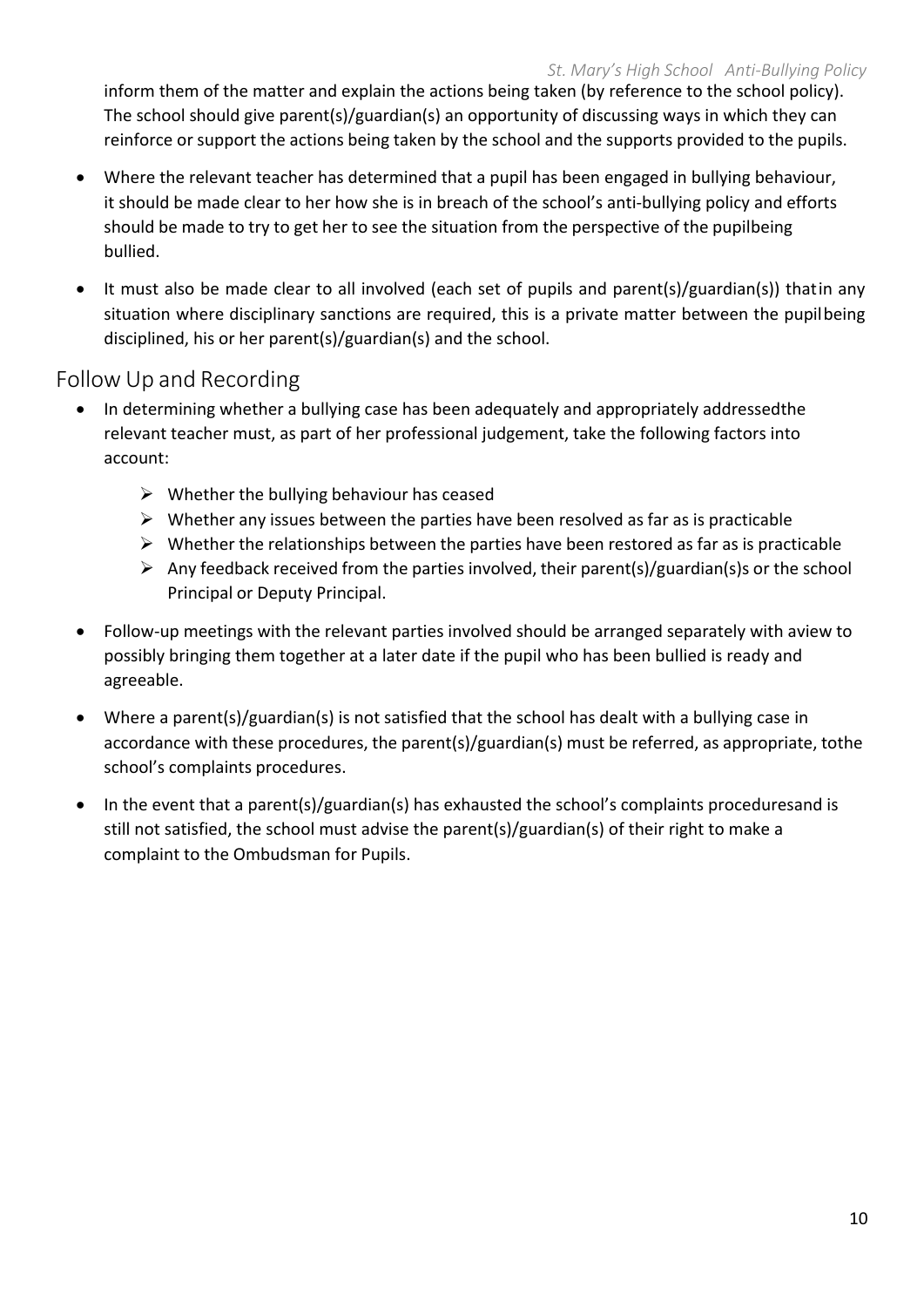### Recording of Bullying Behaviour

- It is imperative that all recording of bullying incidents must be done in an objective and factual manner.
- The school's procedures for noting and reporting bullying behaviour are as follows:
- All staff must keep a written record of any incidents witnessed by them or notified to them.All incidents must be reported to the relevant teacher.
- While all reports of bullying must be investigated and dealt with by the relevant teacher, therelevant teacher must keep a written record of the reports, the actions taken and any discussions with those involved regarding same
- The relevant teacher must inform the principal/deputy principal of all incidents being investigated.

#### **St Mary's High School Bullying Incident Recording Form AB1 is available on SMHS Intranet**

- If it is established by the relevant teacher that bullying has occurred, the relevant teachermust keep appropriate written records which will assist his/her efforts to resolve the issues and restore, as far as is practicable, the relationships of the parties involved.
- The school in consultation with the relevant teacher/s should develop a protocol for thestorage of all records retained by the relevant teacher.

#### **St Mary's High School Bullying Incident Recording Form AB2 is available on SMHS Intranet**

The relevant teacher must use the recording template AB1 and/or AB2 to record the bullying behaviour in the following circumstances:

a) in cases where he/she considers that the bullying behaviour has not been adequately and appropriately addressed within 20 school days after he/she has determined that bullying behaviour occurred and

b) Where the school has decided as part of its anti-bullying policy that in certain circumstances bullying behaviour must be recorded and reported immediately to the Principal or Deputy Principal as applicable.

The school should list behaviours that must be recorded and reported immediately to the principal. These should be in line with the school's code of behaviour.

When the recording template is used, it must be retained by the relevant teacher in question and a copy maintained by the principal. Due consideration needs to be given to where these records are kept, who has access to them, and how long they will be retained. Decisions around record keeping should be noted in this policy.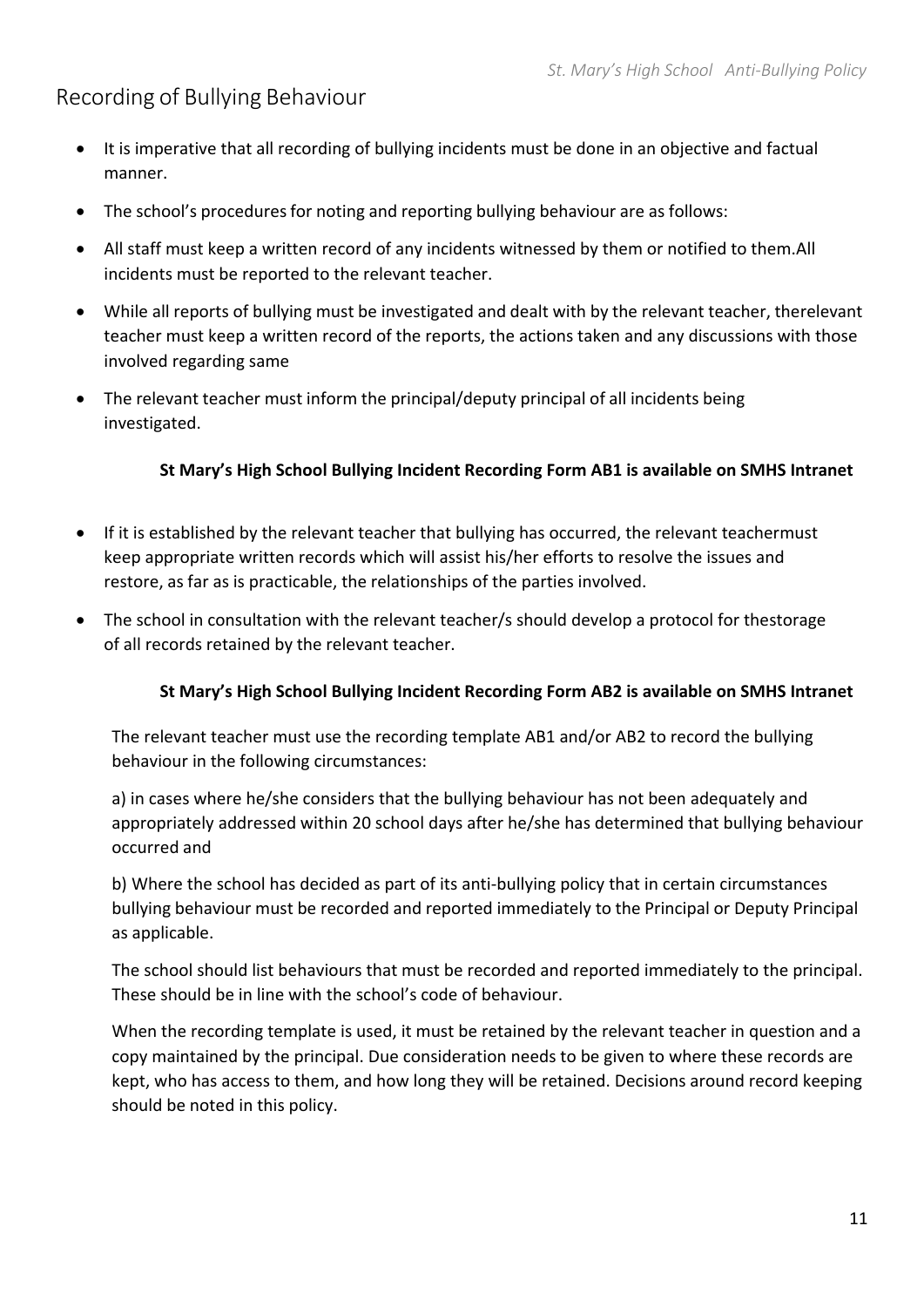#### Established intervention strategies on a Continuum of Support

- Teacher interviews with all pupils
- Negotiating agreements between pupils and following these up by monitoring progress. Thiscan be on an informal basis or implemented through a more structured mediation process
- Working with parent(s)/guardian(s)s to support school interventions
- No Blame Approach
- Circle Time
- Restorative interviews
- Restorative conferencing
- Implementing sociogram questionnaires
- Peer mediation where suitable training has been given

The Procedures mention the following intervention strategies and reference Ken Rigby;

www.bullyingawarenessweek.org/pdf/BullyingPreventionStrategiesinSchools Ken Rigby.pdf

- The traditional disciplinary approach
- Strengthening the victim
- Mediation
- Restorative Practice
- The Support Group Method
- The Method of Shared Concern

The school's programme of support for working with pupils affected by bullying is as follows

(see Section 6.8.16 of the Anti‐Bullying Procedures for Primary and Post‐Primary Schools) :

- All in-school supports and opportunities will be provided for the pupils affected by bullying to participate in activities designed to raise their self‐esteem, to develop friendships and social skills and buildresilience e.g.
	- o Pastoral care system
	- o Buddy / Peer mentoring system
	- o Tutor/Year head system
	- o Care Team / Student Support Team
	- o Group work such as circle time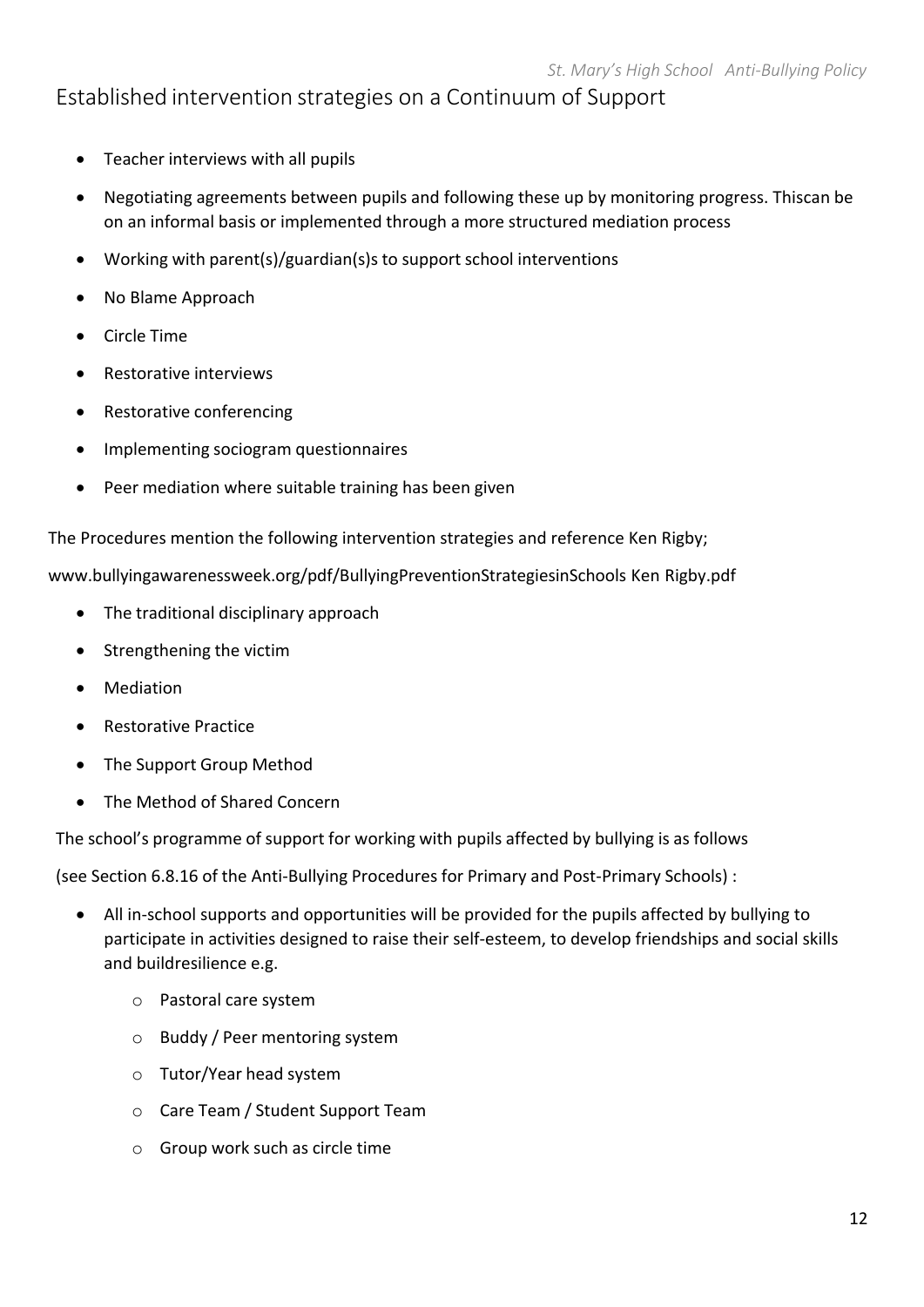- If pupils require counselling or further supports the school will endeavour to liaise with the appropriate school support structures and/or outside agencies to organise same. This may be for the pupil affected by bullying or involved in thebullying behaviour.
- Pupils should understand that there are no innocent bystanders and that all incidents of bullying behaviour must be reported to a teacher.

### 8. Supervision and Monitoring of Pupils

The Board of Management confirms that appropriate supervision and monitoring policies and practices are in place to both prevent and deal with bullying behaviour and to facilitate early intervention where possible.

The following Prompt Questions may be useful in considering this aspect of the policy:

- Are there agreed appropriate monitoring and supervision practices in the school?
- Have bullying danger spots been identified?
- Have parents and pupils been consulted in the identification of these danger spots?
- How will the student support/care structures (including year heads, class tutors, Guidance Counsellors, Wellbeing: [SPHE, CSPE, PE], RE Learning Support teachers) support measures to counteract bullying behaviour?
- How will pupils, in particular senior pupils, be involved as a resource to assist in counteracting bullying? In this regard, has a mentoring/buddy system been considered?
- How will the student council and school clubs be involved?
- In relation to Acceptable Use Policy in the school are the following issues addressed:
	- o Are all Internet sessions supervised by a teacher?
	- o Does the school regularly monitor pupils' Internet usage?
	- o Have pupils been instructed to use only approved class accounts for email purposes and to use these only under teacher supervision?
	- o Have pupils been instructed to access only those chat rooms, discussion forums and messaging or other electronic communication fora that have been approved by the school?

(Note that the Schools Broadband Programme has blocked all social networking sites on the basis that they waste time and take up too much of the bandwidth which is been provided for educational purposes only).

#### 9. Prevention of Harassment

The Board of Management confirms that the school will, in accordance with its obligations under equality legislation, take all such steps that are reasonably practicable to prevent the sexual harassment of pupils or staff or the harassment of pupils or staff on any of the nine grounds specified i.e. gender including transgender, civil status, family status, sexual orientation, religion, age, disability, race and membership of the Traveller community.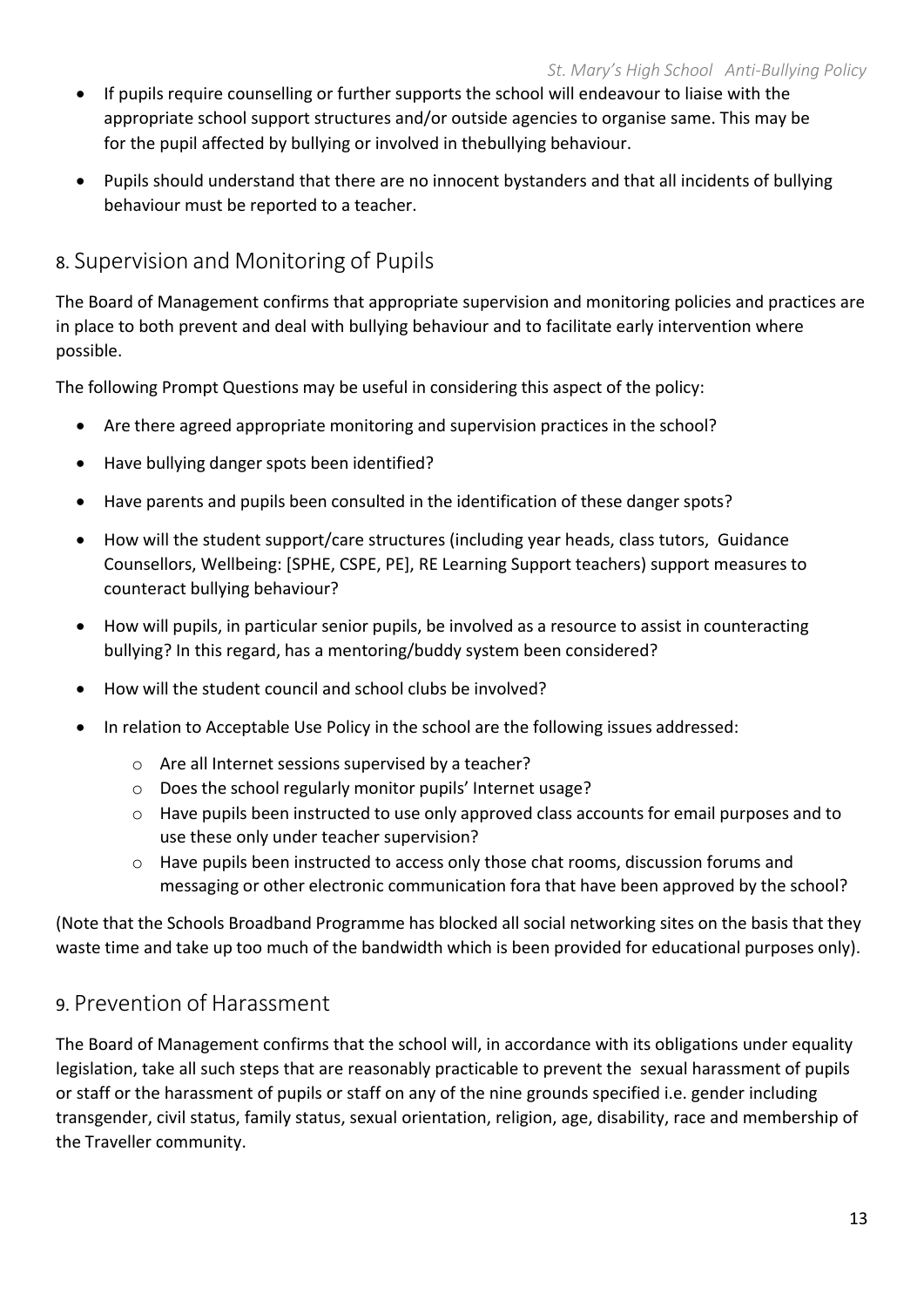10. This policy was adopted by the Board of Management on ………………………………………..

11. This policy has been made available to school personnel (via the Intranet), published on the school website and provided to the Parents' Association. A copy of this policy will be made available to the Department and the patron if requested.

12. This policy and its implementation will be reviewed by the Board of Management once in every school year. Written notification that the review has been completed will be made available to school personnel, published on the school website and provided to the Parents' Association. A record of the review and its outcome will be made available, if requested, to the patron and the Department.

Date: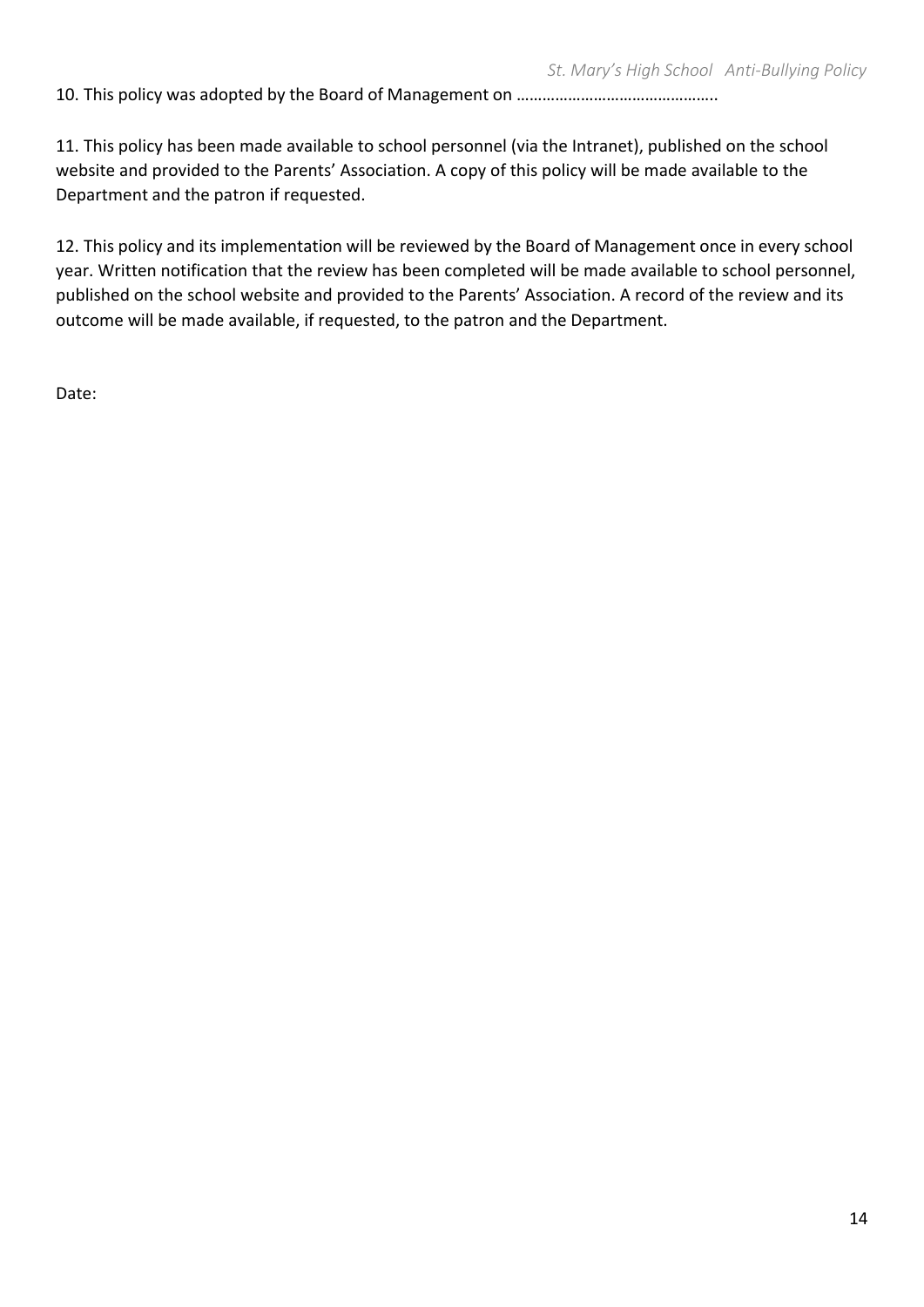## Examples of bullying behaviours

The list of examples below is non exhaustive.

#### General behaviours which apply to all

- Harassment based on any of the nine grounds in the equality legislation e.g.,sexual harassment, homophobic bullying, racist bullying etc.
- Physical aggression
- Damage to property
- Name calling
- Slagging
- The production, display or circulation of written words, pictures or othermaterials aimed at intimidating another person
- Offensive graffiti
- Extortion
- **•** Intimidation
- Insulting or offensive gestures
- The "look"
- Invasion of personal space
- A combination of any of the types listed.

#### Cyber

- Denigration: Spreading rumours, lies or
- gossip to hurt a person's reputation
- Harassment: Continually sending vicious, mean or disturbing messages to an individual
- Impersonation: Posting offensive or aggressive messages under another person's name
- Flaming: Using inflammatory or vulgar words to provoke an online fight
- Trickery: Fooling someone into sharing personal information which you then post online
- Outing: Posting or sharing confidential or compromising information or images
- Exclusion: Purposefully excluding someone from an online group
- Cyber stalking: Ongoing harassment and denigration that causes a person considerable fear for his/her safety
- Silent telephone/mobile phone call
- Abusive telephone/mobile phone calls
- Abusive text messages
- Abusive email
- Abusive communication on social networks e.g., Facebook/Ask.fm/ Twitter/You Tube or on games consoles
- Abusive website comments/Blogs/Pictures
- Abusive posts on any form of communication technology